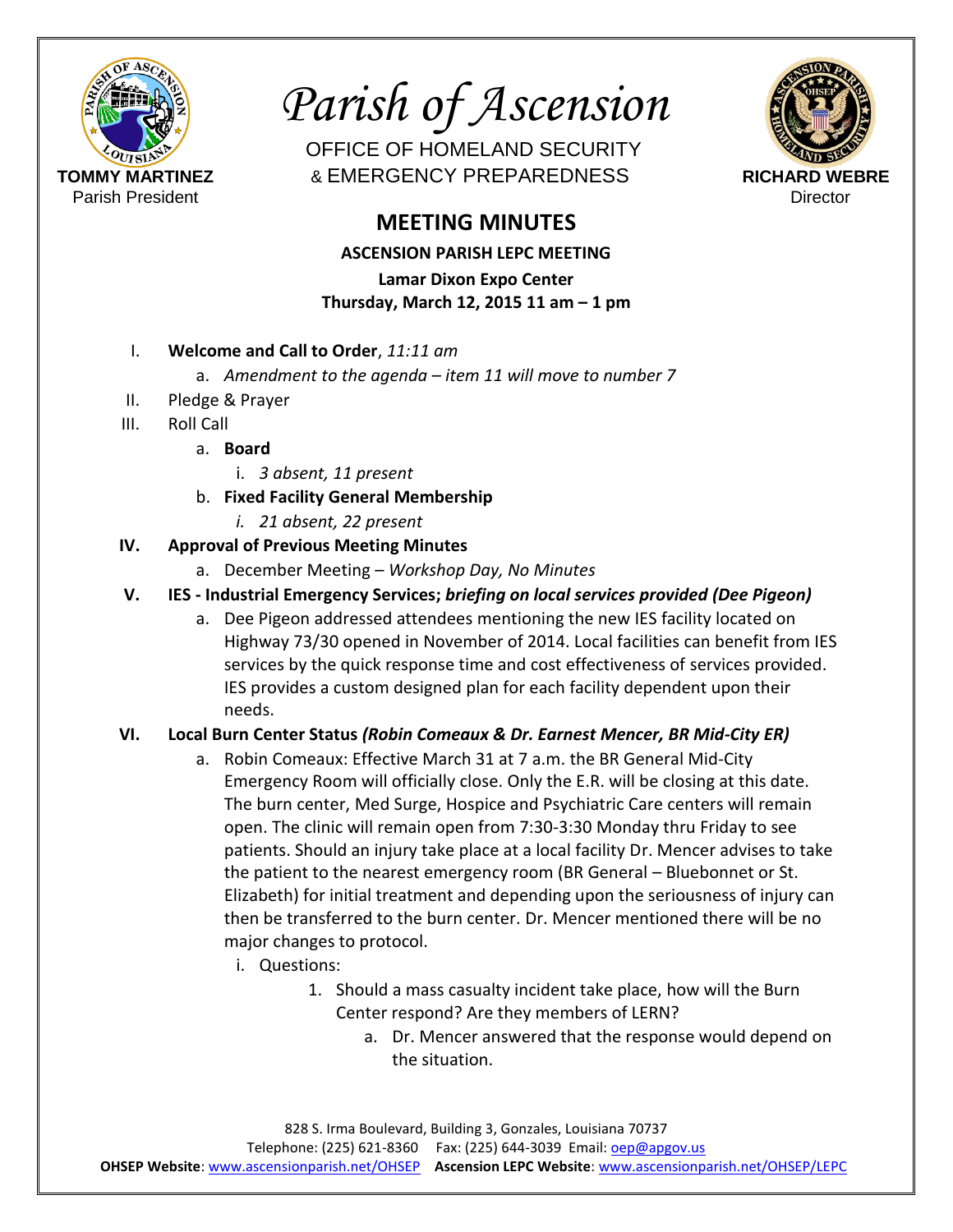## **VII. 2015 Ascension Parish School All Hazards and Active Shooter Plans** *(A. Johnson, A. Peraza, S. Nethken).*

*a.* Ami Johnson, OHSEP, introduced Detective Steven Nethken with the City of Gonzales Police Department to give a brief overview of the ongoing 6 year project for an All Hazards approach plan for Ascension Parish Schools. The planning cycle involves three separate drills one of which already took place with two more scheduled this year. The Police Department is working closely with the Ascension Parish Office of Homeland Security and the Ascension Parish School Board to complete and test the plan.

#### **VIII. CAER – IMAG - GAMA Merger Overview** *(Paul Holden)*

a. Paul Holden, Chairman of the CAER organization explained the reconstruction of the CAER organization over the last few years. The new organization charter has been approved and has 37 current members. Of those members, 20 belong to CAER, 17 belong to the former GAMA subgroup, 8 represent Iberville Parish facilities and one represents a St. James Parish facility. He also mentioned the organizations objectives for this year including public outreach by introducing a CAER Facebook Page, redesign of the CAER website and using Wally Wise Guy to educate local schools. CAER now will have a tactical channel for incident response (IMAG).

#### **IX. Response Protocol**

#### a. **CAER Radio – Future Channel Assignments and Encryption (***Rick Webre)*

i. The current radio channels will soon be updated to reflect the changes in the CAER charter including the IMAG tactical channel and CAER radio channel (formerly GAMA channel). Also mentioned is the need to encrypt these channels to ensure only industry partners can scan the radio traffic.

#### b. **Review of the updated 2015 Site Specific Plans and Staging Maps (***Rick Webre)*

- i. The goal for each site specific plan and the staging maps is to have one operating picture for industry. Should an incident occur, with the new staging maps, 911 Dispatchers will now have a clear picture of where to stage emergency response personnel.
- ii. During the 2015 Audits more emphasis will be placed on facility EOP review.
- iii. Incident public information: Rick Webre mentioned the response OHSEP will take should an incident occur. A Joint Information Center will be established near the scene and a rally/reunification point will be established at Lamar Dixon. Ascension OHSEP will not issue a statement without a corporate press release.

#### c. **EMS/ Medical Call using Industry Radio (***Cody Melancon)*

i. Using the CAER radio to request medical assistance or ambulance – must specify Medical Call Only. If dialing 911 from a phone, dispatcher will have codes and the codes will instruct the Dispatcher to call the fire department for EMS response.